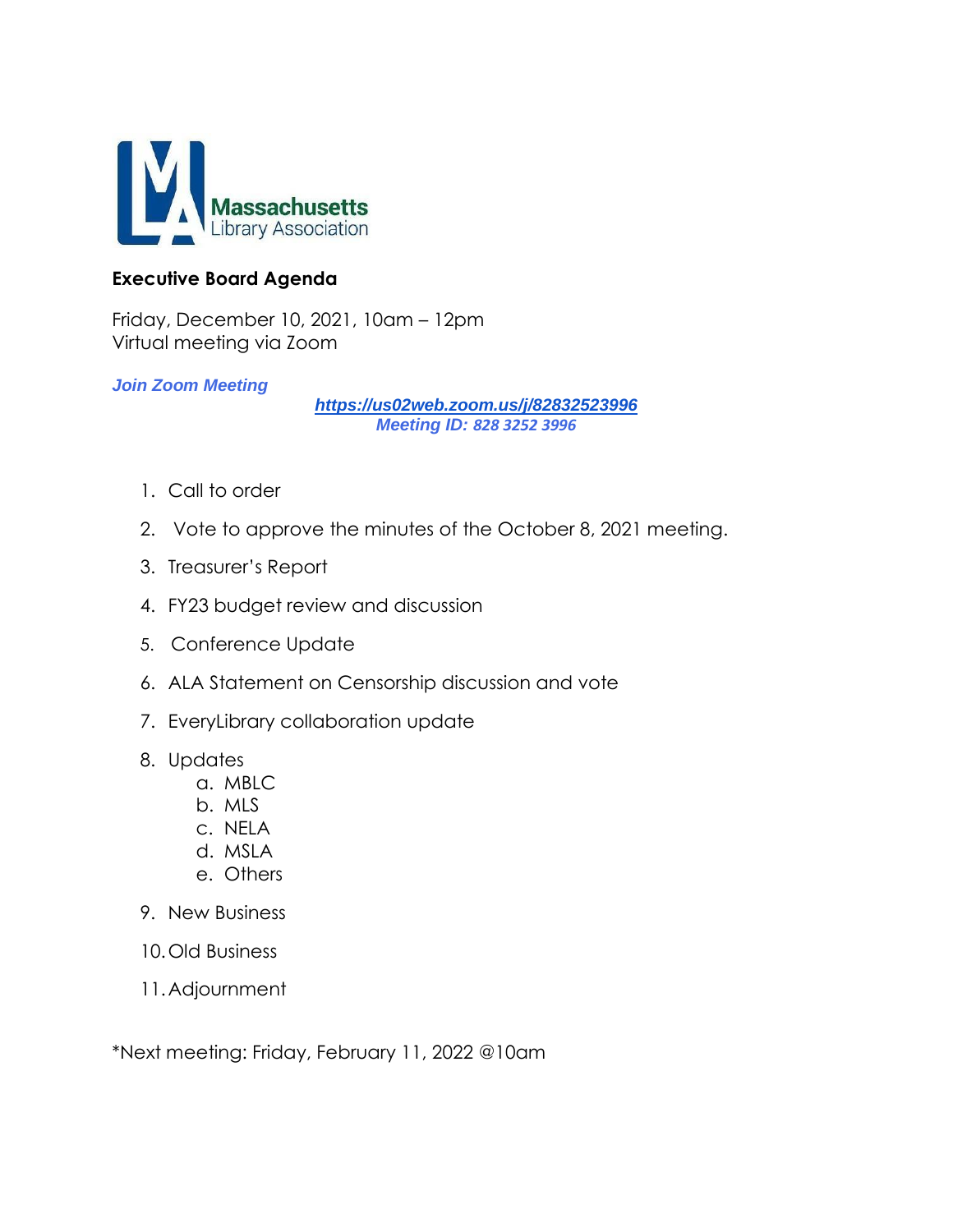# Massachusetts Library Association<br>November 30, 2021

| <b>Starting Balance</b> |                                        |                                 |                       | \$35,115.57 |
|-------------------------|----------------------------------------|---------------------------------|-----------------------|-------------|
| Income:                 | Category                               | <b>Notes</b>                    |                       |             |
|                         |                                        |                                 |                       |             |
|                         | 400.1 Conference Attendee Registration |                                 |                       |             |
|                         | 400.2 Conference Exhibitor Income      | 2021 Conference                 | 75.00                 |             |
|                         | 400.3 Conference Meals                 | 2019 Conference                 | $-66.00$              |             |
|                         | 400.5 Conference Sponsor Income        |                                 |                       |             |
|                         | 400.6 Conference Other Income          |                                 |                       |             |
|                         | 410 Membership                         |                                 | 3815.00               |             |
|                         | 410.1 NELA Joint Memberships           |                                 |                       |             |
|                         | 420 Program Income                     |                                 |                       |             |
|                         | 400.6 Other Income                     |                                 |                       |             |
|                         | 430 Committee Fundraising              |                                 |                       |             |
|                         | 440 Sponsorships/Donations/Other       | <b>EBSCO</b> and other donation |                       |             |
|                         | 491 Transfer from Investments          |                                 |                       |             |
|                         |                                        |                                 |                       |             |
|                         |                                        |                                 | <b>Total Income</b>   | \$3,824.00  |
|                         |                                        |                                 |                       |             |
| <b>Expenses:</b>        |                                        |                                 |                       |             |
|                         | 600 Program Expenses                   | Jordan Miller Award             | 500.00                |             |
|                         | 610 Scholarship                        |                                 |                       |             |
|                         | 630 Travel                             |                                 |                       |             |
|                         | <b>650 Dues &amp; Subscriptions</b>    |                                 |                       |             |
|                         | 670 NELA Membership Expense            |                                 |                       |             |
|                         | 700 Conference                         |                                 |                       |             |
|                         | 700.11 Conference AV Expenses          |                                 |                       |             |
|                         | 700.12 Conference Awards               |                                 |                       |             |
|                         | 700.13 Other Conference Expenses       |                                 |                       |             |
|                         | 700.3 Speaker Fees                     |                                 |                       |             |
|                         | 700.6 Conference Printing & Copying    |                                 |                       |             |
|                         | 700.8 Conference Payroll               | Kristen                         | 2192.82               |             |
|                         | 700.9 Conference Credit Card Fees      |                                 |                       |             |
|                         | 750.1 Payroll                          | Rebecca                         | 1072.96               |             |
|                         | 750.101 Payroll Tax                    | <b>Both Employees</b>           | 1053.46               |             |
|                         | 750.102 Payroll Workmen's Comp         | <b>Both Employees</b>           | 16.73                 |             |
|                         | 750.103 Payroll Vendor Fee             | <b>Both Employees</b>           | 179.60                |             |
|                         | 750.11 Postage                         |                                 |                       |             |
|                         | 750.12 Taxes & Filing Fees             |                                 |                       |             |
|                         | 750.13 Office Supplies                 |                                 |                       |             |
|                         | 750.2 Professional Services            |                                 |                       |             |
|                         | 750.3 Credit Card Merchant Fees        | <b>Membership CC Fees</b>       | 202.33                |             |
|                         | 750.4 Website Hosting                  |                                 | 27.00                 |             |
|                         | 750.5 Insurance                        |                                 |                       |             |
|                         | 750.6 Telecommunications               | <b>Cell Phone</b>               | 75.62                 |             |
|                         | 750.7 Travel                           |                                 |                       |             |
|                         | 750.8 Printing & Copying               |                                 |                       |             |
|                         | 750.9 Equipment & Software             | Zoom                            | 143.34                |             |
|                         |                                        |                                 | <b>Total Expenses</b> | \$5,463.86  |
|                         |                                        |                                 |                       |             |
| <b>Balance as of</b>    |                                        |                                 | <b>Balance</b>        | \$33,475.71 |

**Respectfully Submitted:** 

Bemodeth O Quard

| <b>Fidelity Investments Accounts</b> | 10/31/2020 | 6/30/2021 | 10/31/2021                                                                                             | 11/30/2021 |  |
|--------------------------------------|------------|-----------|--------------------------------------------------------------------------------------------------------|------------|--|
| <b>Cash Reserves</b>                 | 4827.2     | 4827.84   | 29828.12                                                                                               | 29828.31   |  |
| Investments                          | 134544.9   | 165375.38 | 145463.09                                                                                              | 144214.9   |  |
| <b>Total Fidelity Accounts</b>       | 139372.10  | 170203.22 | ** \$175,291.21                                                                                        | 174043.21  |  |
|                                      |            |           | ** moved 25K from Investments to Cash Reserves<br>recommended by Investment Comm, voted by Admin Board |            |  |
| <b>Wild Apricot Receivables</b>      |            |           |                                                                                                        |            |  |
| <30 Days                             | 2330       | 1205      | 2140                                                                                                   | 580        |  |
| 30-60 Days                           | 1605       | 195       | 100                                                                                                    | 410        |  |
| 60-90 days                           | ٥          | 2325      | 165                                                                                                    | ٥          |  |
| $90$ days $+$                        | 1085       | 1135      | 510                                                                                                    | 290        |  |
| <b>Total Receiveables</b>            | 5020       | 4860      | 2915                                                                                                   | 1280       |  |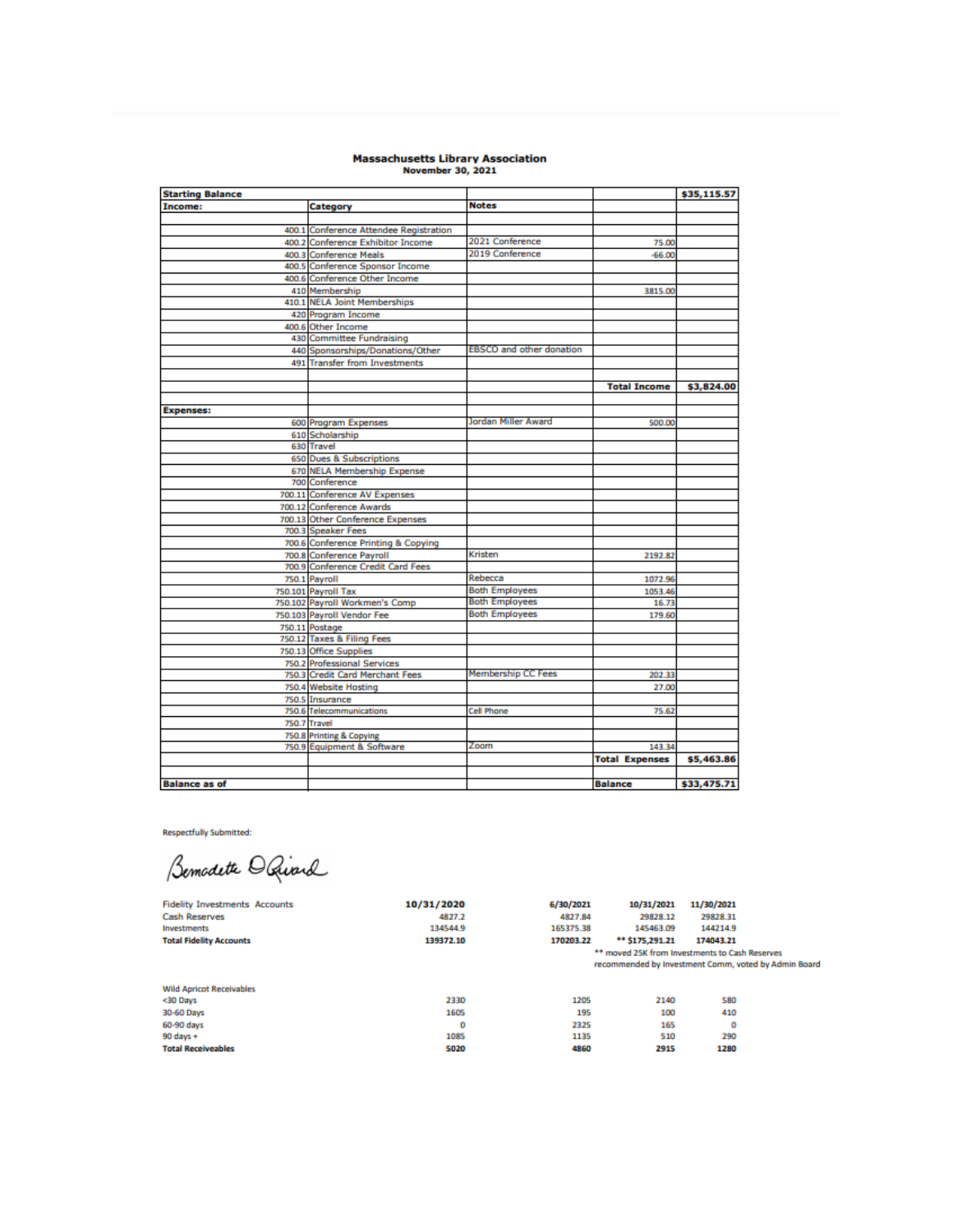

### **CONFERENCE COMMITTEE**

Executive Board Report December 2021

*The MLA 2022 Conference: Turn the Tide: will be held at the Resort and Conference Center in Hyannis, May 23-24, 2022.*

**Registration Fees:** The Conference Co-Chairs and the Conference Director would like to submit the following registration fees for the 2022 Conference:

| <b>Type</b>                                                 | Registration<br>foe |
|-------------------------------------------------------------|---------------------|
| Non-member - 1 day                                          | \$235.00            |
| Non-member - 2 days                                         | \$320.00            |
| Member - 1 day                                              | \$175.00            |
| Member - 2 days                                             | \$235.00            |
| (student, unemployed or retired) - 1 day                    | \$95.00             |
| (student, unemployed or retired) - 2 days                   | \$135.00            |
| (Platinum Institutional)                                    | \$0.00              |
| (Gold Institutional)                                        | \$0.00              |
| MLA Admin board, MBLC, MLA Conference<br>Committee - 1 day  | \$35.00             |
| MLA Admin board, MBLC, MLA Conference<br>Committee - 2 days | \$70.00             |
| <b>Speaker</b><br>1 day speaking                            | \$0.00              |
| Non-member - 1 day speaking + 1 day<br>attending            | \$270.00            |
| Member - 1 day speaking + 1 day attending                   | \$210.00            |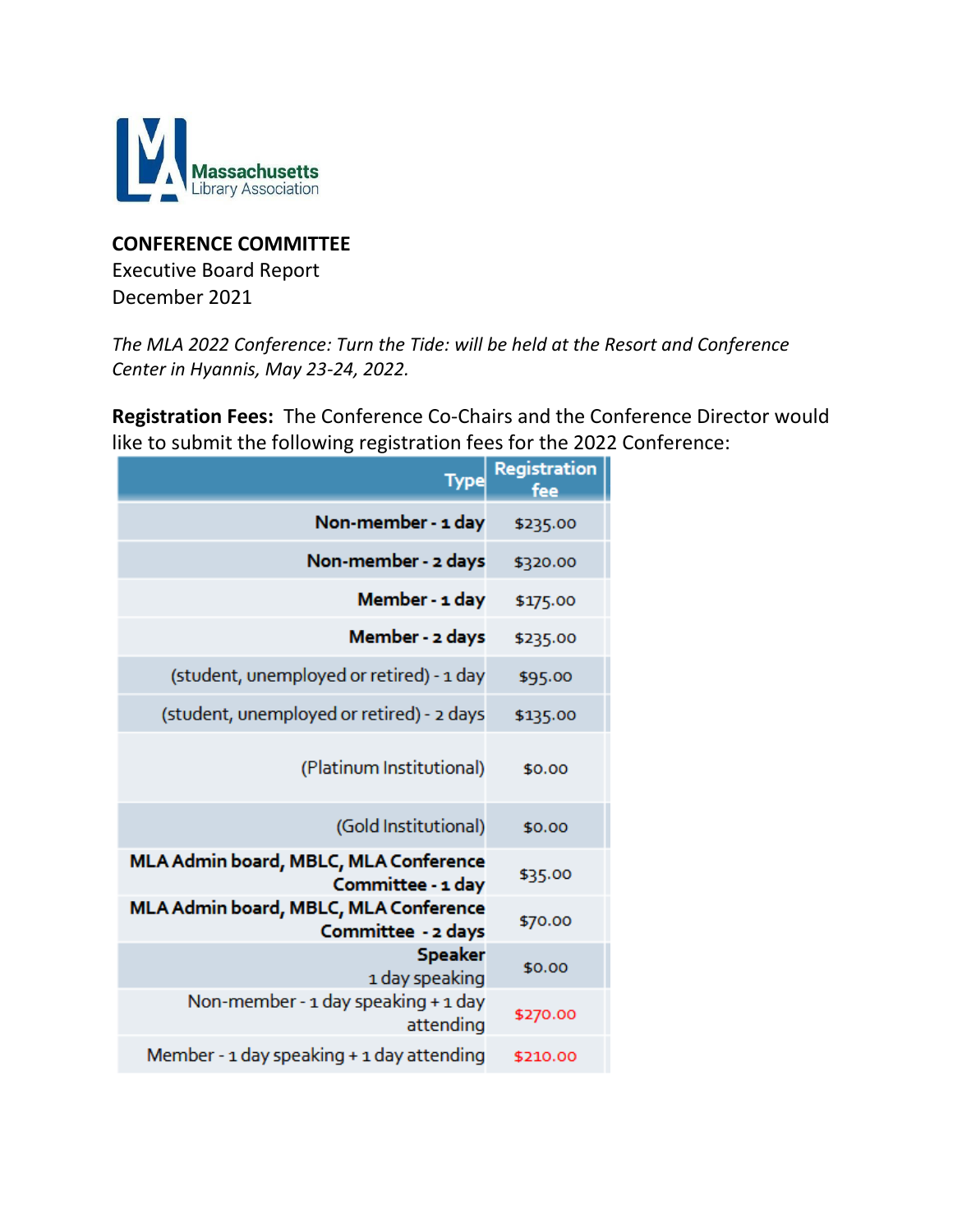**In-person and hybrid options**: After careful consideration of the Conference budget, the co-chairs and the conference director determined that some Conference programs will be recorded and that we will not be able to offer a hybrid streaming option.

**Meetings:** The Conference Committee met via Zoom on Friday, October 15. We met in person in Worcester for our November meeting to choose which program proposals to move forward with at the Conference. Our next meeting will be held on Friday, December 16 at 10 am via Zoom.

**Program Proposals:** 77 program proposals were submitted. The Conference Committee met on Friday, November 19th to choose the conference programs.

The Committee chose to move forward with 49 programs including 2 keynotes for the Conference. Our keynote speakers include Kaetrena Davis Kendrick and John Chrastka. We are finalizing the schedule and speakers will be contacted shortly.

**Sponsorship/Exhibitors:** Our Conference Director, Kristen Collins has begun working on sponsorship. Please contact her directly if you have any new potential exhibitors or sponsors.

Respectfully Submitted, Michelle Filleul, Conference Co-chair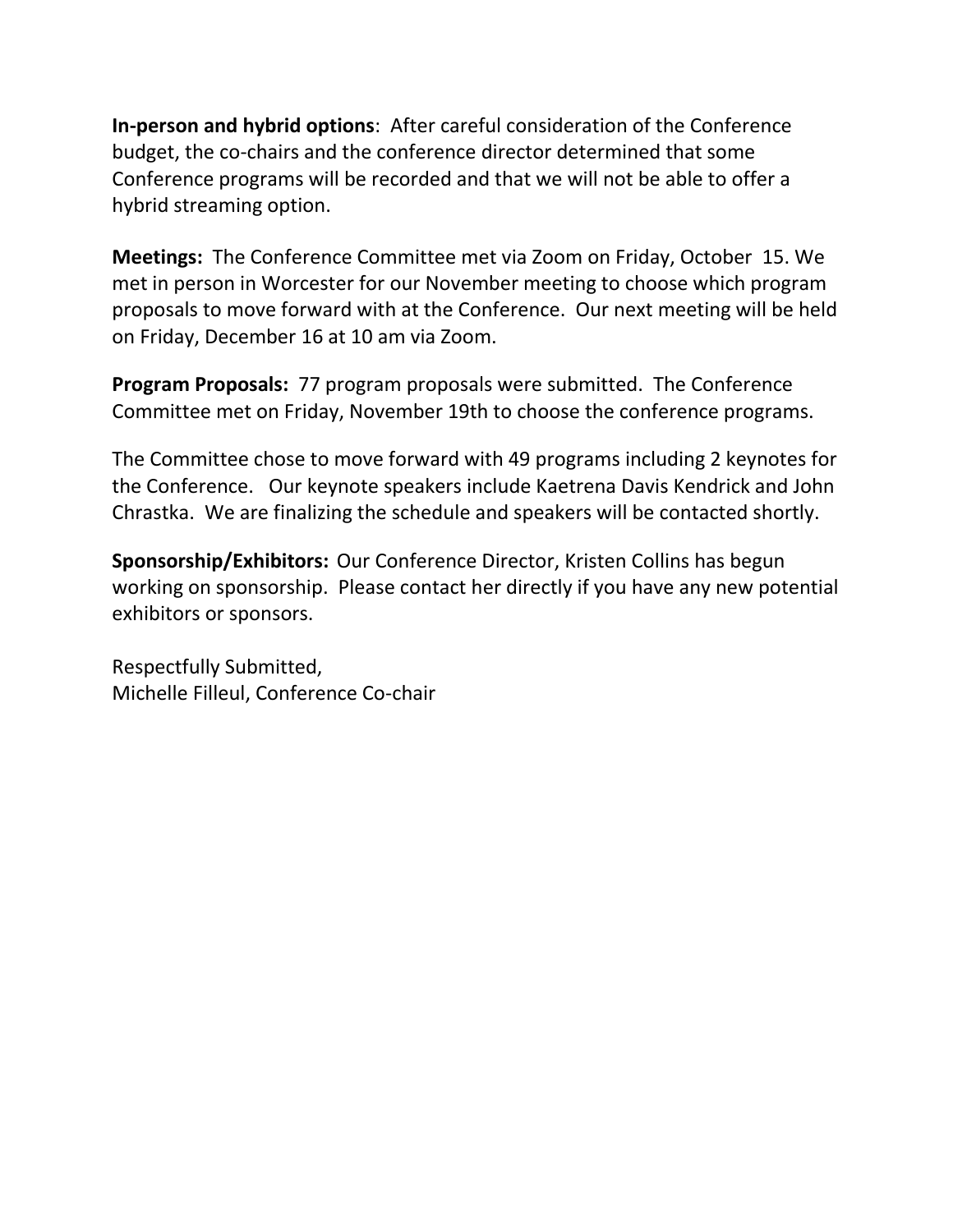

## **Intellectual Freedom/Social Responsibilities Committee Executive Board Report — December 2021**

#### **Past Activities:**

• Met September 16, 2021 to discuss our budget and plan conference sessions

#### **Upcoming and Ongoing Work:**

- MLA Conference Committee: MLA Conference 2021 session preparation; reaching out to presenters, honing topics, submitting proposals.
- Next meeting is March 3, 2022

Respectfully submitted,

Andrea Fiorillo and Steph Barnaby Co-Chairs, IF/SRC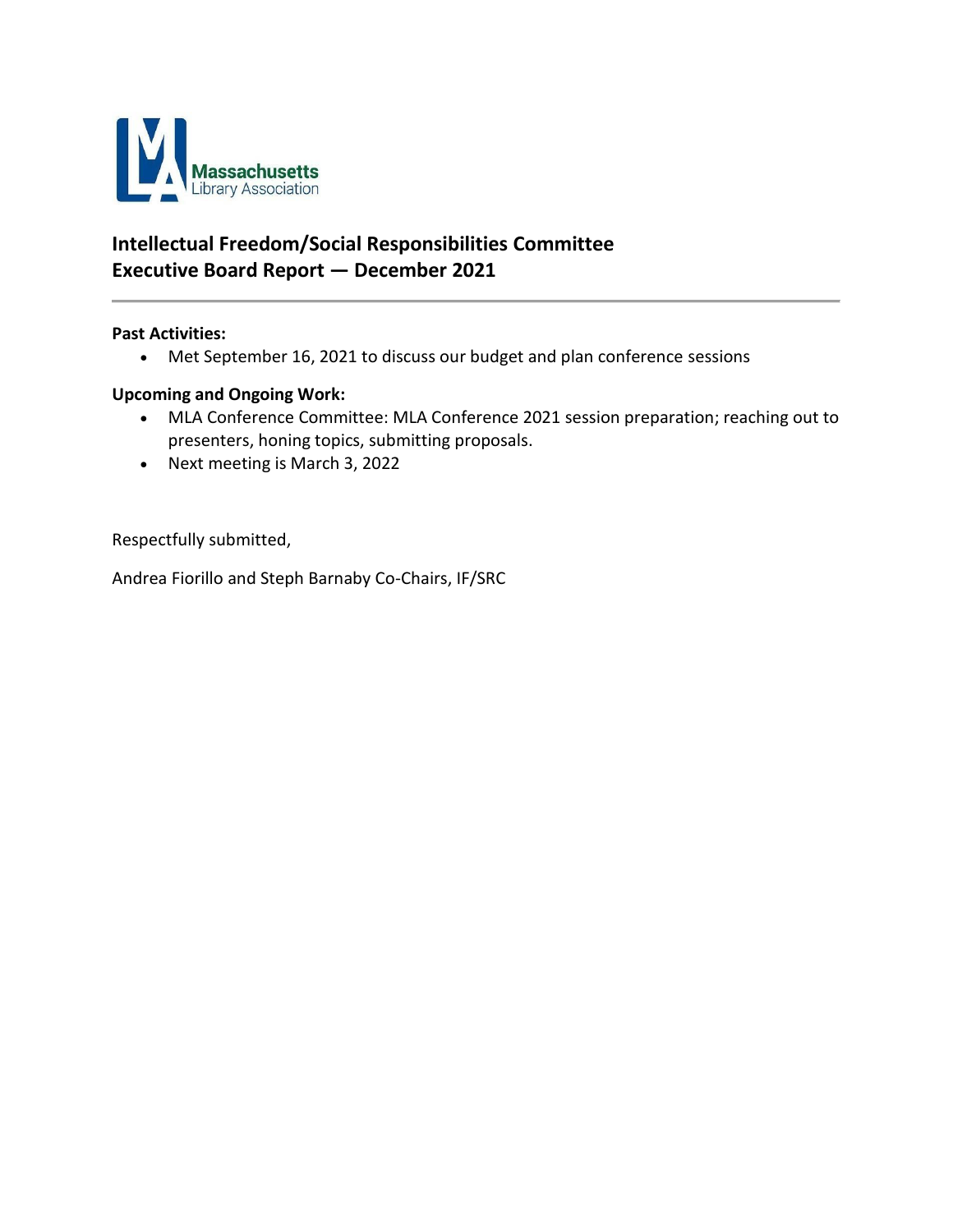

### **Jordan Miller Committee Report**

December 7, 2021

This year's winner of the Jordan Miller Storytelling Grant is the Norwell Public Library in Norwell, MA.

Congratulations to the Norwell Public Library!

The library will use the grant to hire local storyteller Len Cabral for an in person (or back up Zoom program) in the spring of 2022. They will promote the event with a Story Walk of Len Cabral's "How the Rabbit Lost His Tail." Norwell Public Library's children's librarian Jessica Phillips was inspired by Project Ready to incorporate more diversity in her programming and applied for the Jordan Miller grant to help her do this. Her grant application was selected from a pool of 40 submissions.

Preference for this award year went to Massachusetts libraries, preference next year will go to New England libraries outside of Massachusetts.

Respectfully submitted,

Pam McCuen & Amy Dorsheimer Jordan Miller Committee Co-Chairs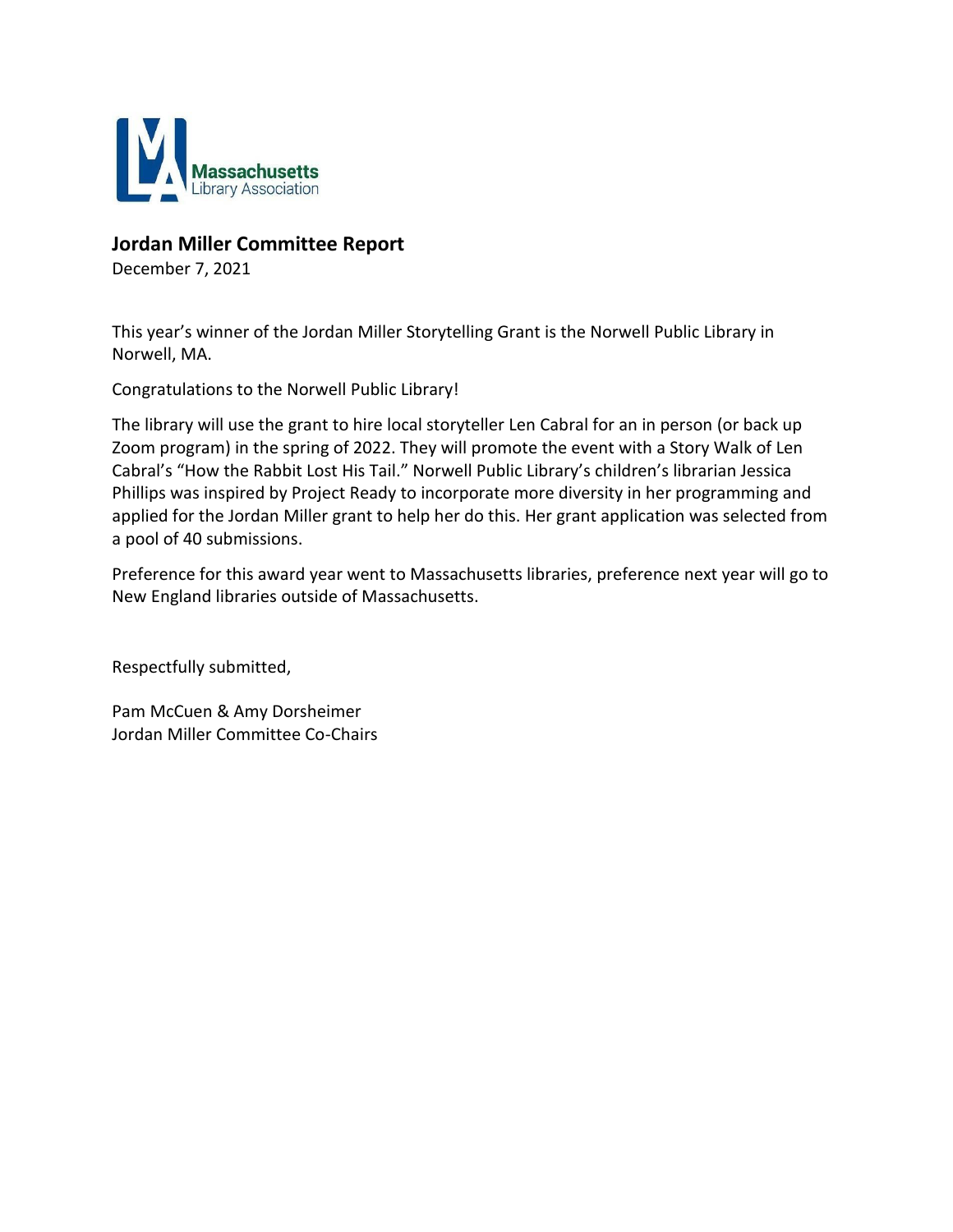

#### **Leadership and Management Section**

Report, November 2021

The membership of LAMS MLA met Thursday, November 18, 2021 with fourteen people in attendance. The group discussed the impact of hiring gaps on libraries: how it has provided opportunities to rethink policies and the onboarding process, and how to retain those who are hired. Successful onboarding measures included developing a buddy system for new hires, creating a manual of information for new hires to review, and giving new hires a schedule of rotation for the first week. These benefits extended to the wider staff as they gave input on and received clarification about library processes.

The group discussed difficulties with hiring for part-time positions, handling sicknesses/absences, and the impact of unions. Of particular concern was the resentment that could breed between part-time and full-time employees over benefits, particularly sick leave.

Participants discussed how to keep track of what patrons need and ask for, and how this information can be used to (1) direct a strategic plan and (2) expand and shape the operational budget. Discussion also included how to improve staff morale, including throwing monthly parties, giving staff library-branded clothing, free candy, and improving communication/creativity through the Slack platform.

The meeting on January 20, 2022 will feature Katie McQue who will talk about the MMA-Suffolk University program. Potential topics for the March 17, 2022 meeting include the relationship between library administration and their Boards (Trustees and Friends Organizations), managing a multigenerational staff, and coaching.

Respectfully submitted, Tracey Graham LAMS Secretary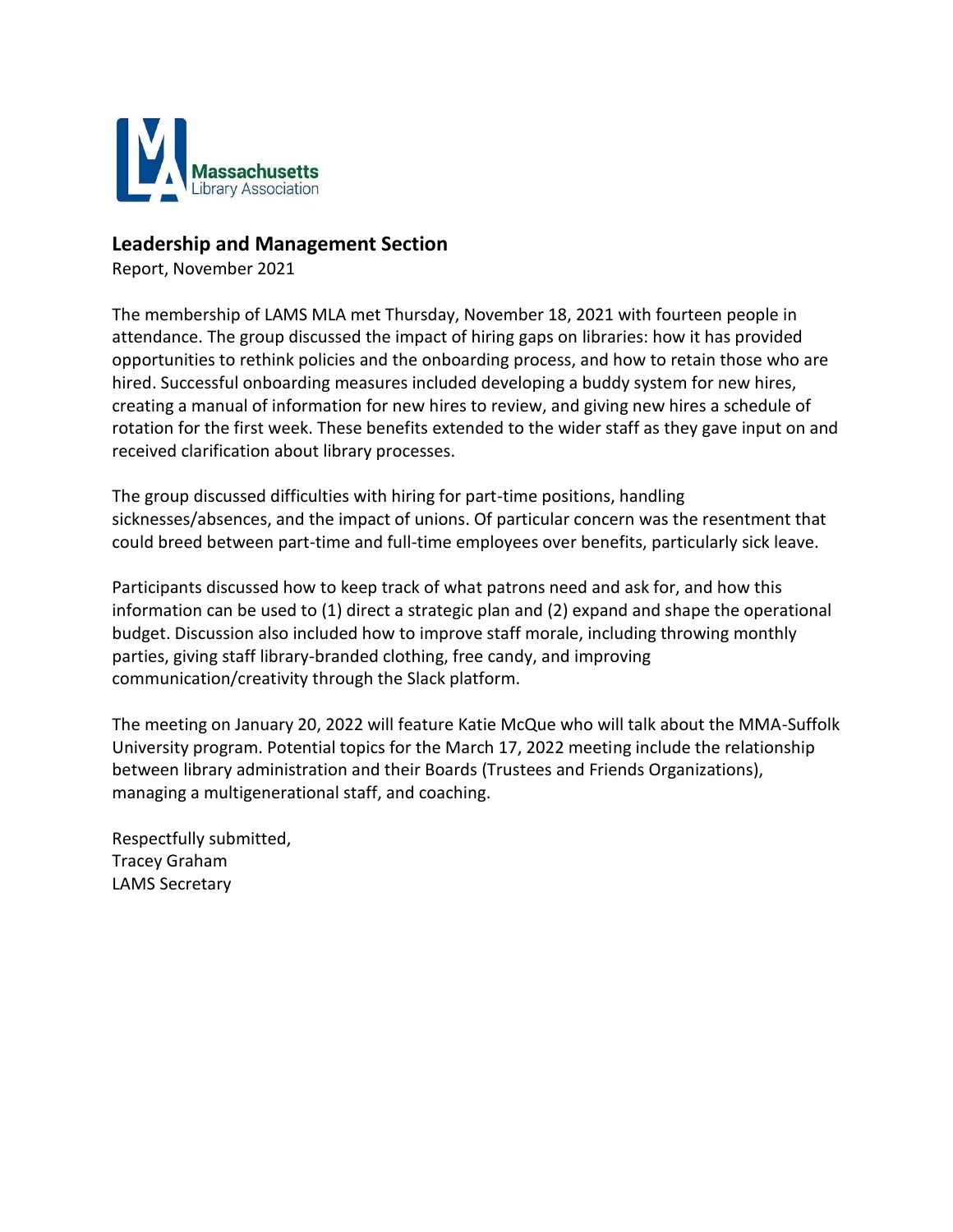

### **Legislative Committee Executive Board Report December 2021**

Legislative Committee has been meeting regularly via Zoom. We have an average of 13 members in attendance, representing most parts of the state, as well as several different key partner organizations, including MBLC, MLS, MSLA, WMLA, CMLA.

The Legislative Committee is currently focusing on the following:

- **Legislative Day** We have confirmed that there will not be an in-person Legislative Day at the State House, Spring 2022 due to the State House remaining closed to the public. We expect to begin organizing the virtual component at the December 17<sup>th</sup> meeting.
- **Legislative Breakfasts/Events**  We have at least five confirmed events established with two more in the developmental stages. The State Budget cycle is back on track so we are encouraging networks, libraries and associations to set local dates for in-person / virtual events during January, February and March, 2022. These efforts will lead us into the larger Virtual Days that the Leg Com is planning for Spring 2022.
- **Testimony H4120 An act modernizing library access to electronic books and digital audiobooks filed by Rep. Balser.** Leg Com was instrumental along with MBLC in organizing testimony in support of this legislation with some recommended language inclusions. We will follow up with more details as the bill moves forward (or not.)
- **MLA Annual Conference** We are working with John Chrastka from EveryLibrary to present a program at the Conference that will build on the importance of advocacy effort, entitled "Advocacy: Part Two".
- **EveryLibrary partnership**  We are working with a library advocacy non- profit to help improve our advocacy work as a committee and for all of MLA. This is just starting to grow.
	- The background video on that topic is available at: <https://vimeo.com/564426154> The video is password protected, use "library1234".
	- Specifically, the Orientation Packet for Legislators that was developed by Leg Com during the pandemic took a back seat while the State House was closed. We will update the message and distribute it through the Ranking Members in the Legislature and members of the Library Caucus. Also, an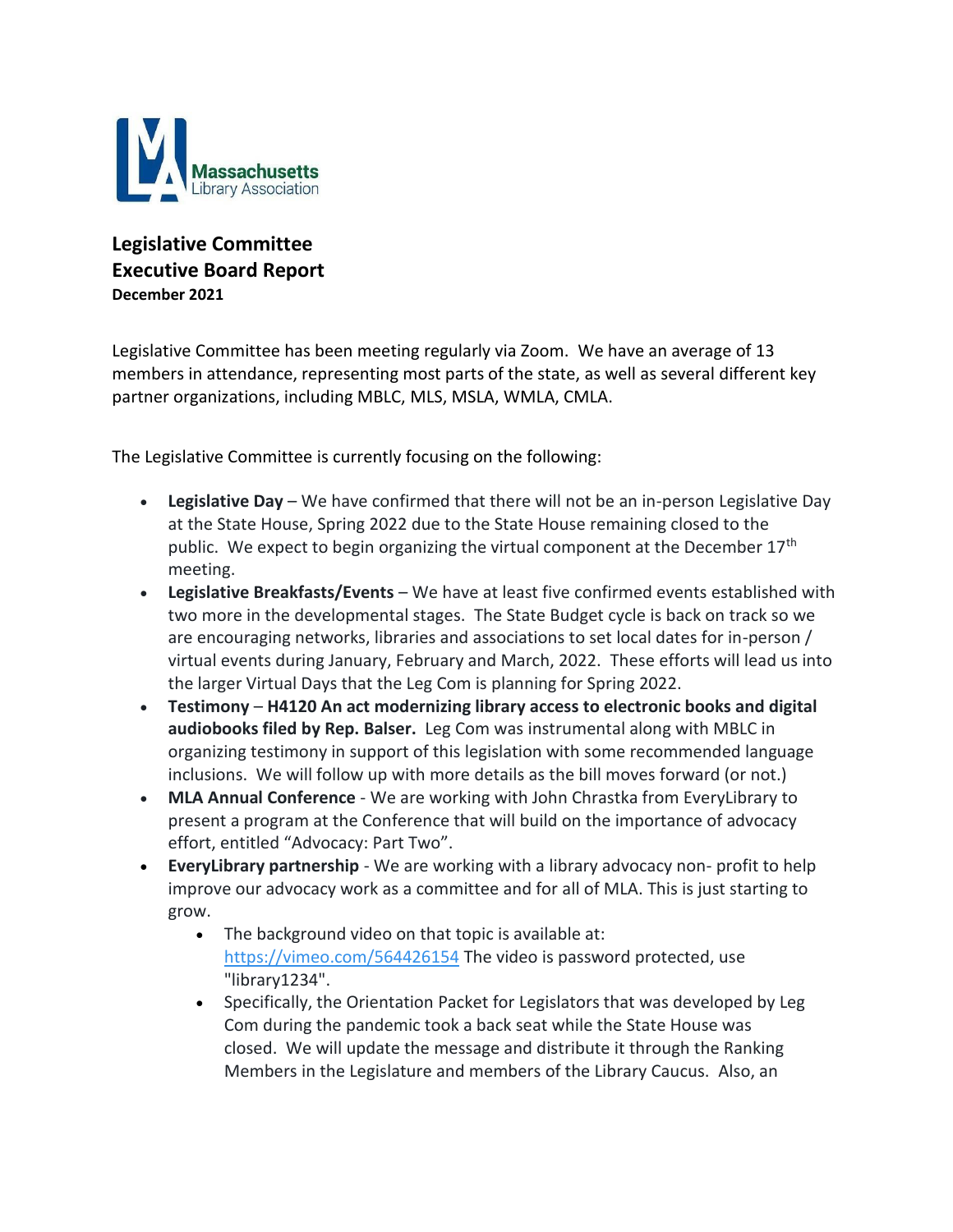expanded element to Legislative Day to include the public will involve the public taking a pledge to support Massachusetts Libraries.

Currently, the Legislative Committee through its co-chairs is working with MLA Admin, EBoard EveryLibrary to hold the 3<sup>rd</sup> in a series of workshops/visioning plan for MLA in January, 2022. This effort is shaping short term and long term advocacy goals for MLA.

Next meeting: December 17, 2021

Respectfully submitted,

Co-Chair, Jennifer Harris, Plymouth Public Library, retired & Co-Chair, William Adamczyk, Milton Public Library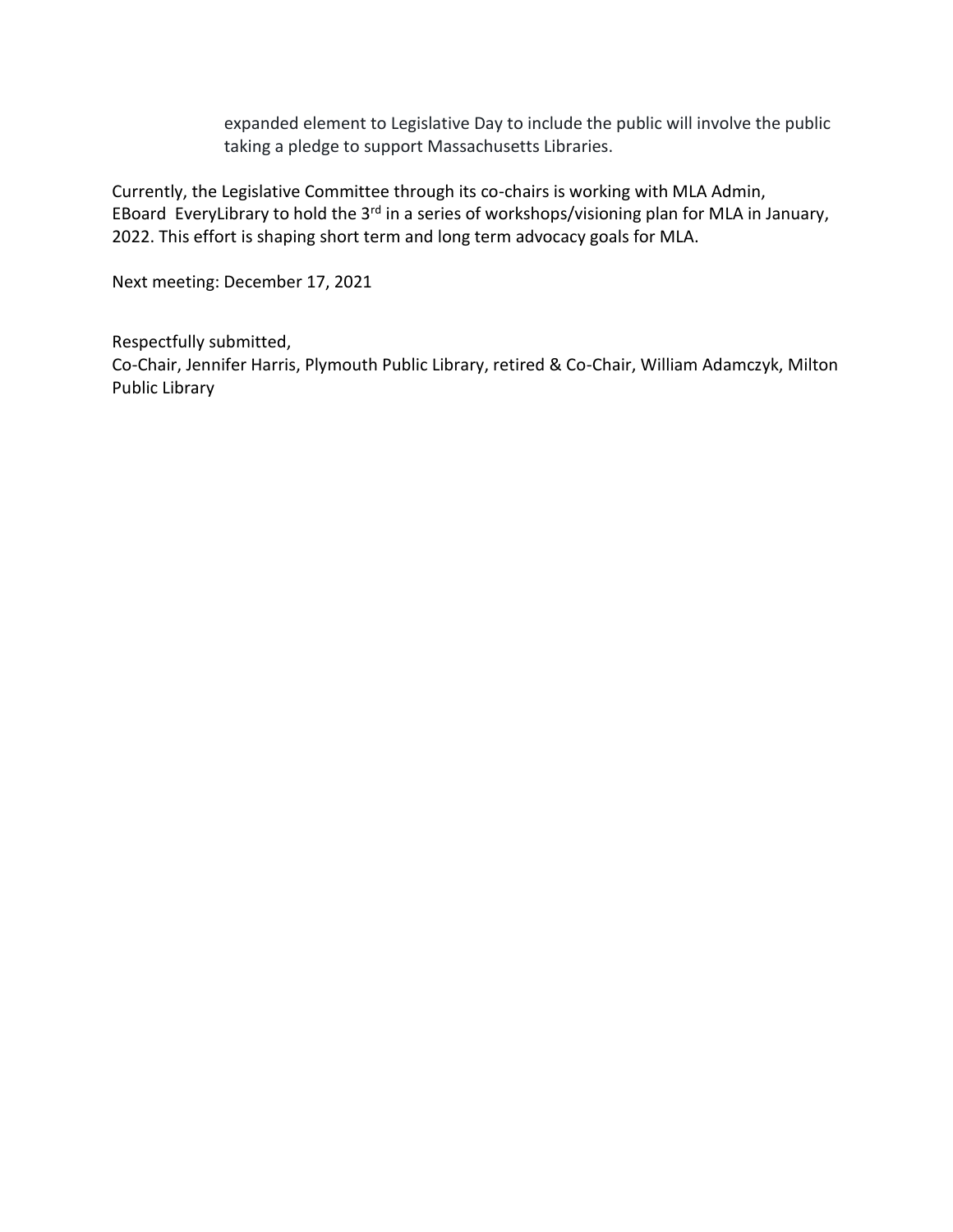

### **Paralibrarian Section Report for December, 2021**

Our last meeting was a virtual meeting attended via Zoom on November 16, 2021.   We discussed the following:

#### **MLA Conference:**

- "Your Town 101" conference program submitted to conference committee.
- We will be holding our Annual meeting, presenting Awards and Certifications at conference.

#### **PARA Certification:**

- 7 and 1 resubmitted PARA portfolio were received at our November  $5<sup>th</sup>$ deadline. (Need to emphasize value of MLA membership. (5 nonmembers and 2 MLA members)
- Working with the MLA manager to have PARA certification registration fee submitted electronically through the MLA Store via the MLA website.
- Established a committee to look into placing the PARA portfolio process on line

#### **Social Media;**

• Desiree is working with PR section for submissions on the Facebook page

#### **Membership:**

• Working on recruiting members for section and the PARA review board since we have two members who have will be retiring in 2022.

Respectfully submitted,     Anna McGrath, Chair Paralibrarian Section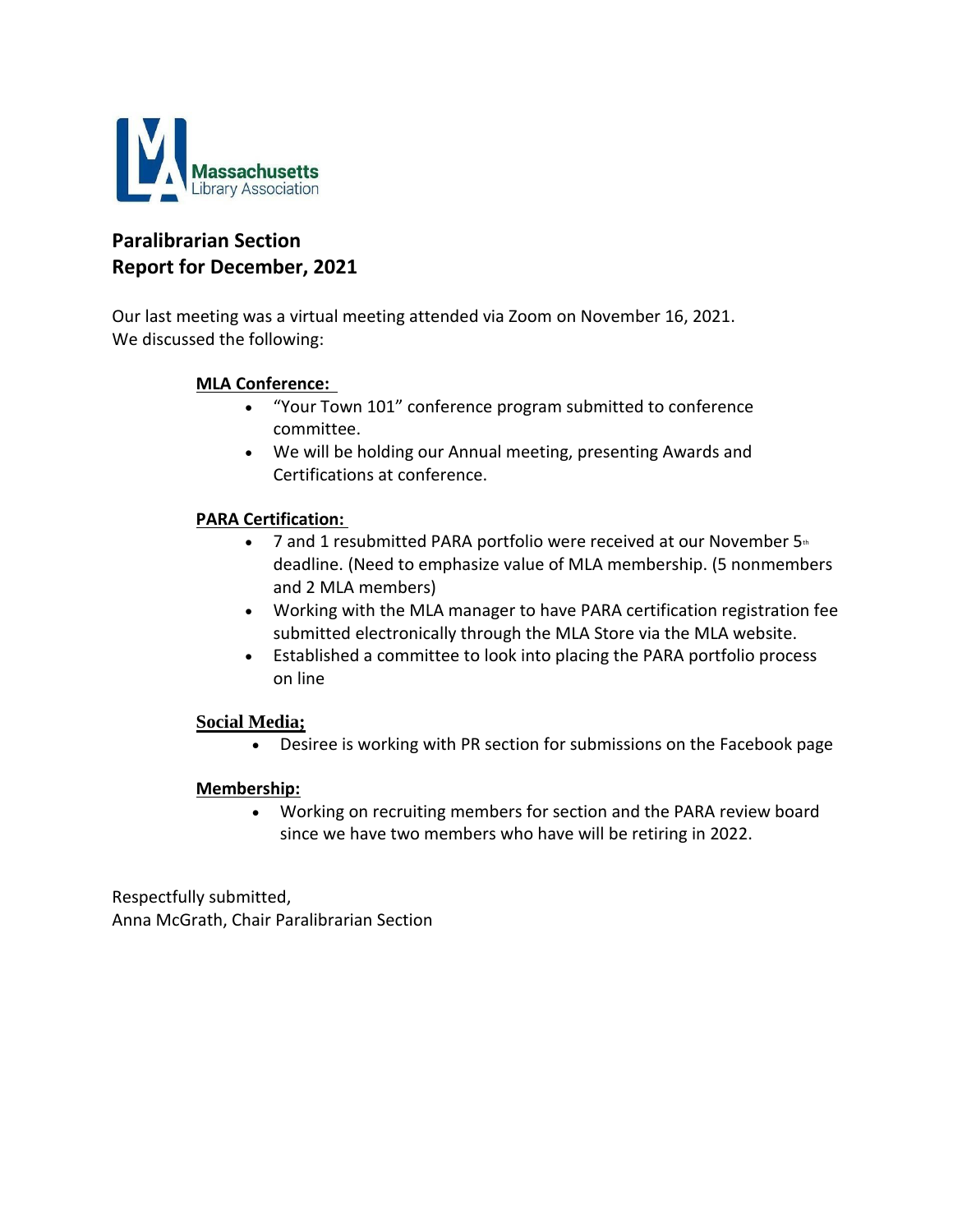

## **Reader's Advisory Section Report December 2021**

The Readers' Advisory Section met on October 21st for a business meeting and on November 18th for a business meeting and a discussion of the Romance genre.

Our treasurer stepped down over the summer, and Alene Moroni is our new treasurer in addition to being our secretary.

We submitted several conference programs for consideration, and two were accepted. We are looking forward to meeting with MLA members at Annual Conference and growing our section.

We have created a Google Group in hopes of having an email list that members can email with readers' advisory questions or examples of RA materials (such as booklists or social media graphics).

Respectfully submitted,

Pam Aghababian and Anna Mickelsen, co-chairs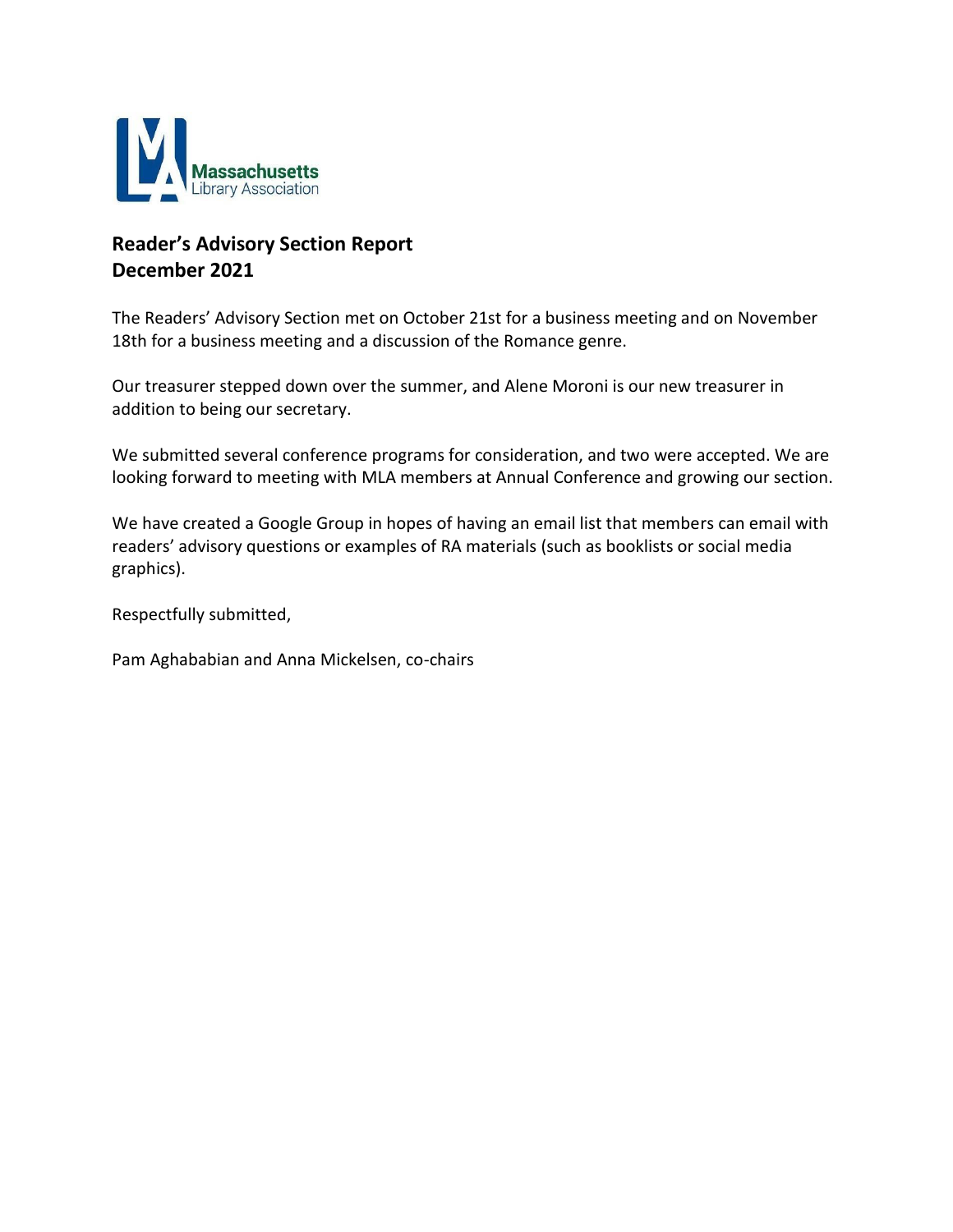

## **Youth Services Section Report December 2021**

The Youth Services section held its latest meeting on Zoom on November 18, 2021. We discussed the possibility of changes to our bylaws, mainly adding a Vice-Chair position back into the Executive Board. These changes will hopefully be voted on at the YSS meeting in January.

YSS put a call out for people to join the nominating committee. According to Article 6 of our Bylaws, we need to create a Nominating Committee for the upcoming vacant positions on the YSS Executive Board. We need to fill three Executive Board offices in 2022: Vice Chair, Committee Liaison and Secretary. The nominating committee will be in charge of collecting nominations for these vacant positions. These nominations will then be passed to the Executive Board (around the end of January) and put on the ballot for voting at the YSS Annual Meeting at the MLA conference in May.

We are in talks to attempt to start the YSS newsletter again. We also discussed doing Lunch and Learn virtual events every other month, instead of meeting each month. This way we can open these up to people who wanted to present at the conference, but didn't get approved to, or just as a practice before the conference.

Our next meeting is on Thursday, December 16 from 1:00pm - 1:45pm on Zoom.

Respectfully submitted,

Felicia O'Keefe Chair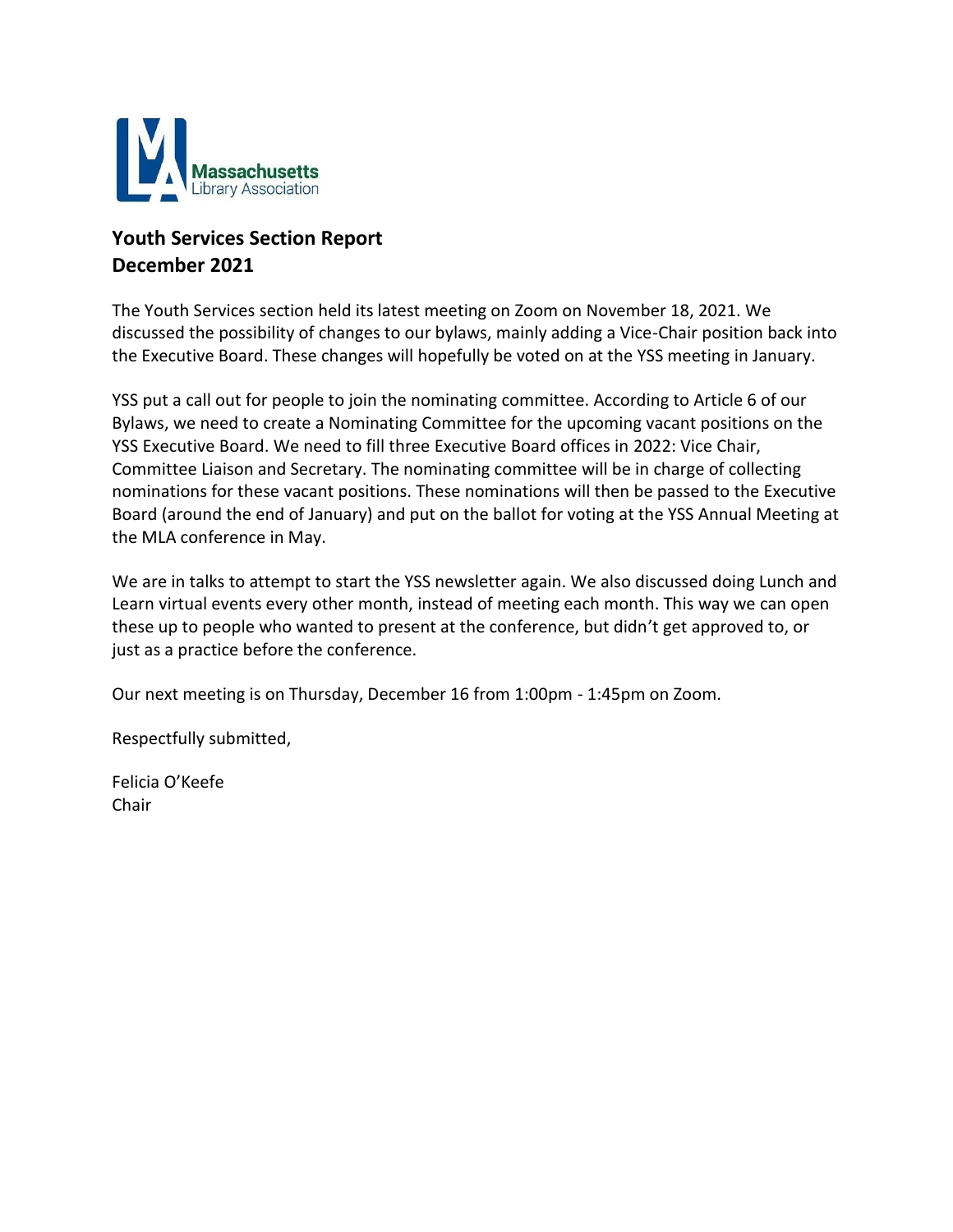



Please see the link below to access the full annual report.

https://www.masslibsystem.org/wp-content/uploads/FY21-Annual-Report.pdf